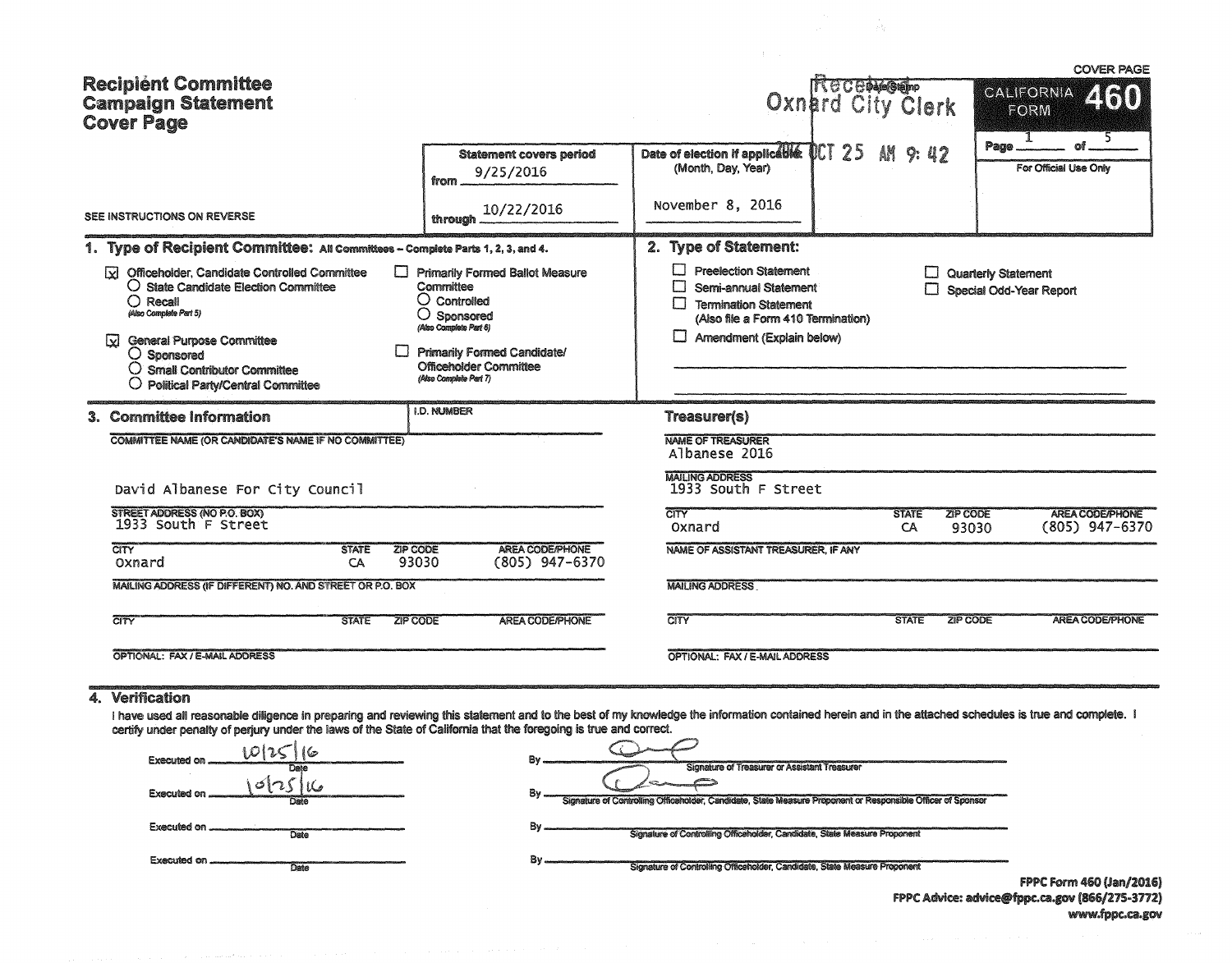#### 5. Officeholder or Candidate Controlled Committee

| NAME OF OFFICEHOLDER OR CANDIDATE                                          |        |              |            |
|----------------------------------------------------------------------------|--------|--------------|------------|
| David Albanese                                                             |        |              |            |
| OFFICE SOUGHT OR HELD (INCLUDE LOCATION AND DISTRICT NUMBER IF APPLICABLE) |        |              |            |
| City Council                                                               |        |              |            |
| RESIDENTIAL/BUSINESS ADDRESS (NO. AND STREET)                              | CITY   | <b>STATE</b> | <b>7IP</b> |
| 1933 South F Street                                                        | Oxnard | CА           | 93030      |

Related Committees Not Included in this Statement: List any committees not included in this statement that are controlled by you or are primarily formed to receive contributions or make expenditures on behalf of your candidacy.

| <b>COMMITTEE NAME</b>    |                              |                 | <b>I.D. NUMBER</b> |                              |
|--------------------------|------------------------------|-----------------|--------------------|------------------------------|
| <b>NAME OF TREASURER</b> |                              |                 |                    | <b>CONTROLLED COMMITTEE?</b> |
|                          |                              |                 | <b>I</b> YES       | L I NO                       |
| <b>COMMITTEE ADDRESS</b> | STREET ADDRESS (NO P.O. BOX) |                 |                    |                              |
| CITY                     | <b>STATE</b>                 | <b>ZIP CODE</b> |                    | <b>AREA CODE/PHONE</b>       |
| <b>COMMITTEE NAME</b>    |                              |                 | <b>I.D. NUMBER</b> |                              |
| <b>NAME OF TREASURER</b> |                              |                 |                    | <b>CONTROLLED COMMITTEE?</b> |
|                          |                              |                 | <b>T</b> YES       | <b>I NO</b>                  |
| <b>COMMITTEE ADDRESS</b> | STREET ADDRESS (NO P.O. BOX) |                 |                    |                              |

 $\overline{C}$ ITY **STATE** ZIP CODE AREA CODE/PHONE

| CALIFORNIA<br><b>FORM</b> | SII |  |
|---------------------------|-----|--|
| Page $\_\angle$           |     |  |

COVER PAGE - PART 2

### 6. Primarily Formed Ballot Measure Committee

NAME OF BALLOT MEASURE

|                             |                     | SUPPORT       |
|-----------------------------|---------------------|---------------|
| <b>BALLOT NO. OR LETTER</b> | <b>JURISDICTION</b> | <b>OPPOSE</b> |
|                             |                     |               |

Identify the controlling officeholder, candidate, or state measure proponent, if any.

NAME OF OFFICEHOLDER, CANDIDATE, OR PROPONENT

| OFFICE SOUGHT OR HELD | <b>DISTRICT NO. IF ANY</b> |
|-----------------------|----------------------------|
|                       |                            |
|                       |                            |

7. Primarily Formed Candidate/Officeholder Committee List names of officeholder(s) or candidate(s) for which this committee is primarily formed.

| NAME OF OFFICEHOLDER OR CANDIDATE | OFFICE SOUGHT OR HELD | <b>SUPPORT</b><br><b>OPPOSE</b> |
|-----------------------------------|-----------------------|---------------------------------|
| NAME OF OFFICEHOLDER OR CANDIDATE | OFFICE SOUGHT OR HELD | <b>SUPPORT</b><br><b>OPPOSE</b> |
| NAME OF OFFICEHOLDER OR CANDIDATE | OFFICE SOUGHT OR HELD | <b>SUPPORT</b><br>OPPOSE        |
| NAME OF OFFICEHOLDER OR CANDIDATE | OFFICE SOUGHT OR HELD | <b>SUPPORT</b><br><b>OPPOSE</b> |

Attach continuation sheets if necessary

**FPPC Form 460 (Jan/2016)** FPPC Advice: advice@fppc.ca.gov (866/275-3772) www.fppc.ca.gov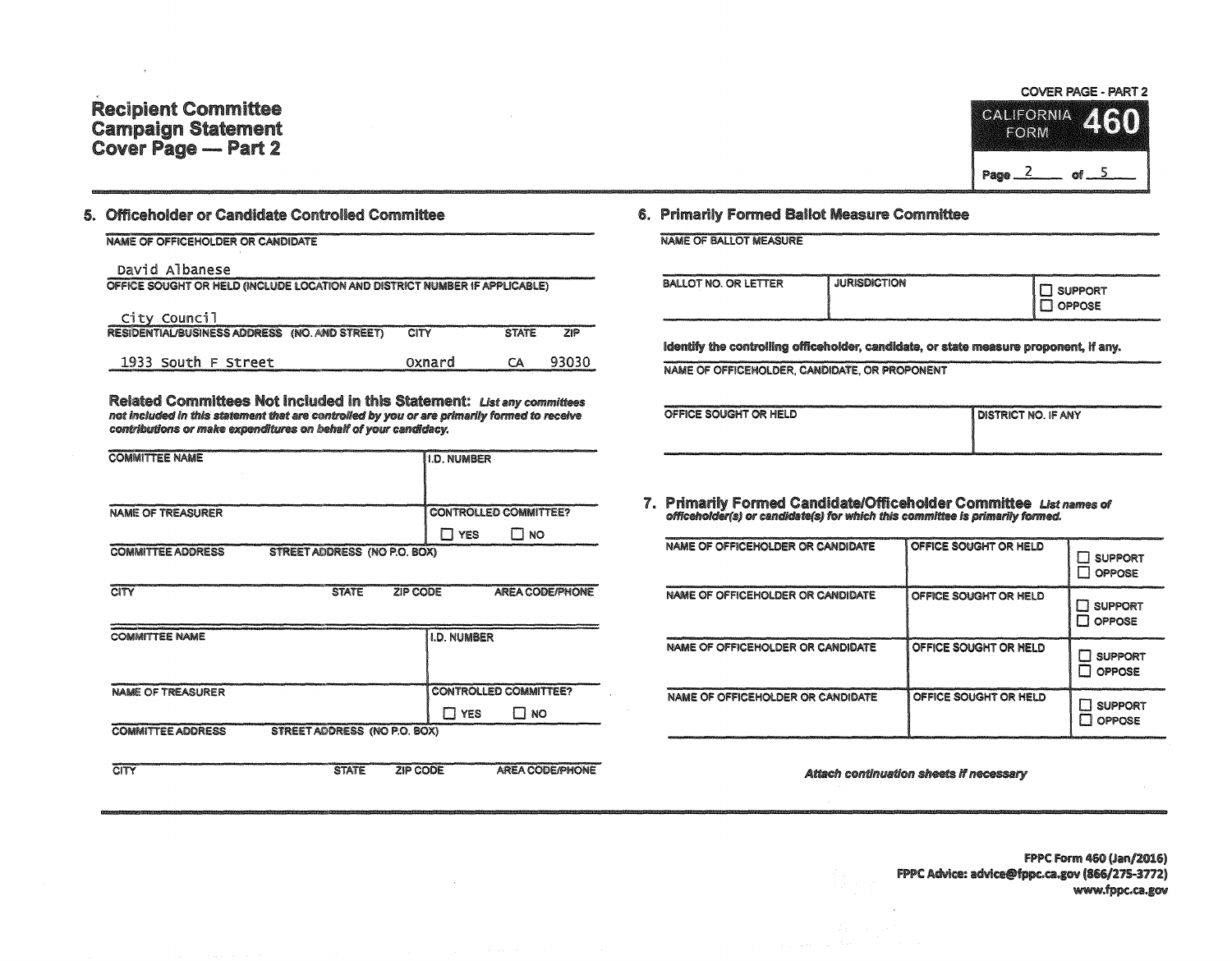| <b>Campaign Disclosure Statement</b><br><b>Summary Page</b><br>SEE INSTRUCTIONS ON REVERSE<br><b>NAME OF FILER</b>                                                                                                                                                                                                                           | Amounts may be rounded<br>to whole dollars.                                                                   | from<br>through _                                                                                                                                                                                                                                                                                                                                                                           | <b>Statement covers period</b><br>9/25/2016<br>10/22/2016                             | <b>SUMMARY PAGE</b><br><b>CALIFORNIA</b><br>460<br><b>FORM</b><br>5.<br>Page<br><b>I.D. NUMBER</b>                                                     |
|----------------------------------------------------------------------------------------------------------------------------------------------------------------------------------------------------------------------------------------------------------------------------------------------------------------------------------------------|---------------------------------------------------------------------------------------------------------------|---------------------------------------------------------------------------------------------------------------------------------------------------------------------------------------------------------------------------------------------------------------------------------------------------------------------------------------------------------------------------------------------|---------------------------------------------------------------------------------------|--------------------------------------------------------------------------------------------------------------------------------------------------------|
| <b>Contributions Received</b><br>4.<br>5.                                                                                                                                                                                                                                                                                                    | Column A<br><b>TOTAL THIS PERIOD</b><br>(FROM ATTACHED SCHEDULES)<br>$\Omega$<br>2,150<br>2,150<br>0<br>2,150 | Column B<br>CALENDAR YEAR<br>TOTAL TO DATE<br>0<br>2,150<br>2,150<br>$\Omega$<br>2,150                                                                                                                                                                                                                                                                                                      | <b>General Elections</b><br>20. Contributions<br>Received<br>21. Expenditures<br>Made | <b>Calendar Year Summary for Candidates</b><br>Running in Both the State Primary and<br>1/1 through 6/30<br>7/1 to Date                                |
| <b>Expenditures Made</b>                                                                                                                                                                                                                                                                                                                     | 2,050<br>2,150<br>2,050<br>$\Omega$<br>$\Omega$<br>2,050                                                      | 2,050<br>2,150<br>2,050<br>0<br>$\Omega$<br>2,050                                                                                                                                                                                                                                                                                                                                           | Candidates<br>Date of Election<br>(mm/dd/yy)                                          | <b>Expenditure Limit Summary for State</b><br>22. Cumulative Expenditures Made*<br>(If Subject to Voluntary Expenditure Limit)<br><b>Total to Date</b> |
| <b>Current Cash Statement</b><br>12. Beginning Cash Balance  Previous Summary Page, Line 16 \$<br>16. ENDING CASH BALANCE Add Lines 12 + 13 + 14. then subtract Line 15<br>If this is a termination statement, Line 16 must be zero.<br>17. LOAN GUARANTEES RECEIVED  Schedule B, Part 2 \$<br><b>Cash Equivalents and Outstanding Debts</b> | $\Omega$<br>2,150<br>$\Omega$<br>2,050<br>100<br>S                                                            | To calculate Column B.<br>add amounts in Column<br>A to the corresponding<br>amounts from Column B<br>of your last report. Some<br>amounts in Column A may<br>be negative figures that<br>should be subtracted from<br>previous period amounts. If<br>this is the first report being<br>filed for this calendar year,<br>only carry over the amounts<br>from Lines 2, 7, and 9 (if<br>any). | reported in Column B.                                                                 | "Amounts in this section may be different from amounts<br><b>FPPC Form 460 (Jan/2016)</b>                                                              |
|                                                                                                                                                                                                                                                                                                                                              |                                                                                                               |                                                                                                                                                                                                                                                                                                                                                                                             |                                                                                       | FPPC Advice: advice@fppc.ca.gov (866/275-3772)                                                                                                         |

 $\sim 10^7$ 

 $\mathbf{z}$ 

ره ۱ رححت / ۷ رحمت ) e@tppc.ca.gov<br>www.fppc.ca.gov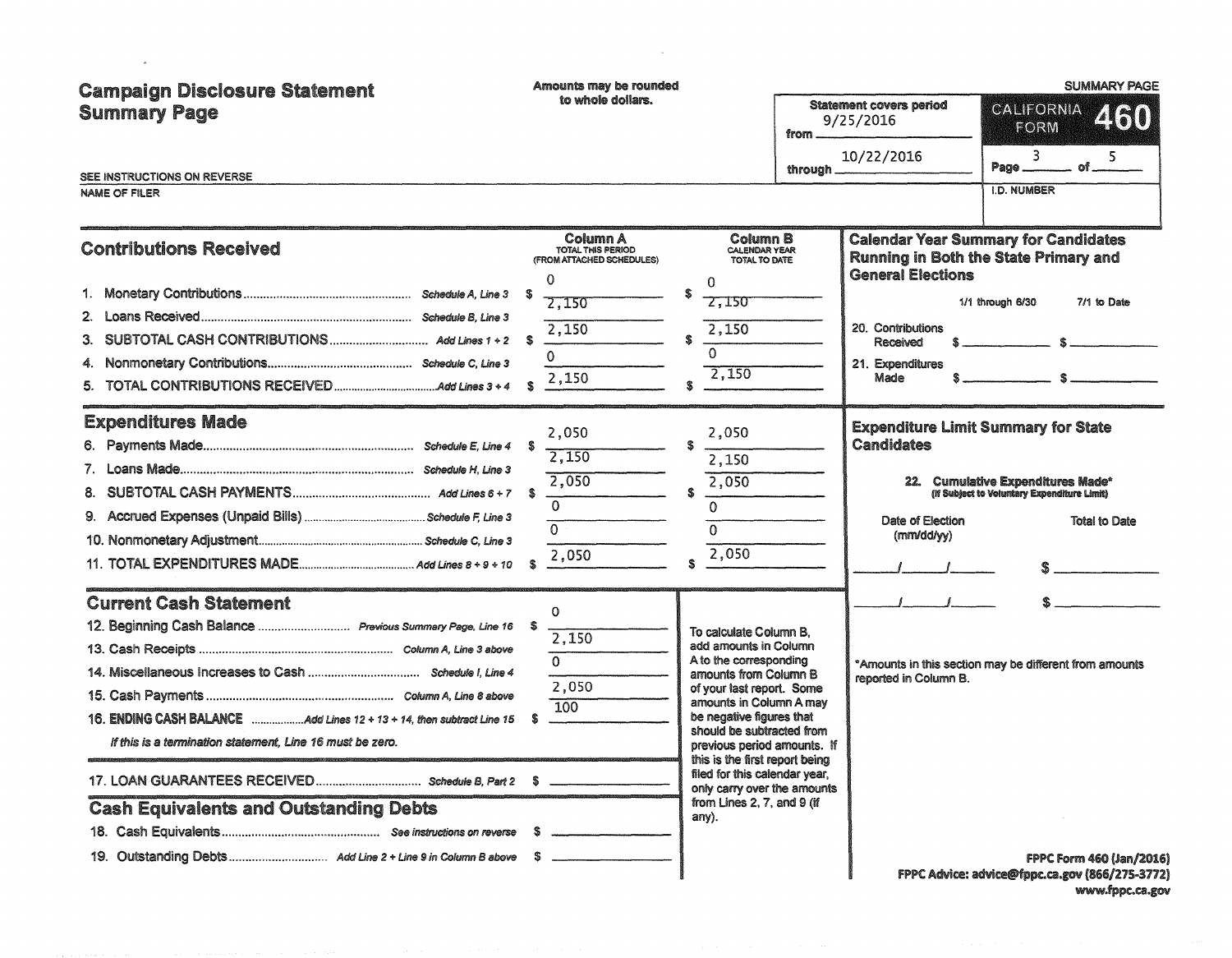| <b>Schedule E</b><br><b>Payments Made</b> | Amounts may be rounded<br>to whole dollars. | <b>Statement covers period</b><br>9/25/2016<br>from | CALIFORNIA 460<br>FORM | <b>SCHEDULE E</b> |
|-------------------------------------------|---------------------------------------------|-----------------------------------------------------|------------------------|-------------------|
| SEE INSTRUCTIONS ON REVERSE               |                                             | 10/22/2016<br>through.                              | Page                   |                   |
| <b>NAME OF FILER</b>                      |                                             |                                                     | <b>I.D. NUMBER</b>     |                   |
|                                           |                                             |                                                     |                        |                   |

## CODES: If one of the following codes accurately describes the payment, you may enter the code. Otherwise, describe the payment.

| <b>CMP</b> | campaign paraphernalia/misc. |
|------------|------------------------------|
| <b>CNS</b> | campaign consultants         |

FIL candidate filing/ballot fees

CVC civic donations

LEG legal defense

**FND** fundraising events

CTB contribution (explain nonmonetary)\*

LIT campaign literature and mailings

IND independent expenditure supporting/opposing others (explain)\*

- **MBR** member communications
- MTG meetings and appearances
- OFC office expenses
- **PET** petition circulating
- PHO phone banks
- POL polling and survey research
- POS postage, delivery and messenger services
- PRO professional services (legal, accounting)
- PRT print ads
- RAD radio airtime and production costs
- RFD returned contributions
- SAL campaign workers' salaries
- TEL t.v. or cable airlime and production costs
- TRC candidate travel, lodging, and meals
- TRS staff/spouse travel, lodging, and meals
- TSF transfer between committees of the same candidate/sponsor
- VOT voter registration
- WEB information technology costs (internet, e-mail)

| NAME AND ADDRESS OF PAYEE<br>(IF COMMITTEE, ALSO ENTER I.D. NUMBER)                                  | CODE       | OR<br>DESCRIPTION OF PAYMENT | AMOUNT PAID |
|------------------------------------------------------------------------------------------------------|------------|------------------------------|-------------|
|                                                                                                      |            |                              |             |
| City of Oxnard Parks & Rec Office                                                                    | <b>MTG</b> | Kick-Off Event               | \$400.00    |
|                                                                                                      |            |                              |             |
| APPEXX Printing                                                                                      | CMP        | Signs                        | \$1,312.00  |
|                                                                                                      |            |                              |             |
| APPEXX Printing                                                                                      | <b>CMP</b> | Flyers                       | \$340,00    |
| * Payments that are contributions or independent expenditures must also be summarized on Schedule D. |            | <b>SUBTOTAL \$ 2,050</b>     |             |

# **Schedule E Summary**

**FPPC Form 460 (Jan/2016)** FPPC Advice: advice@fppc.ca.gov (866/275-3772) www.fppc.ca.gov